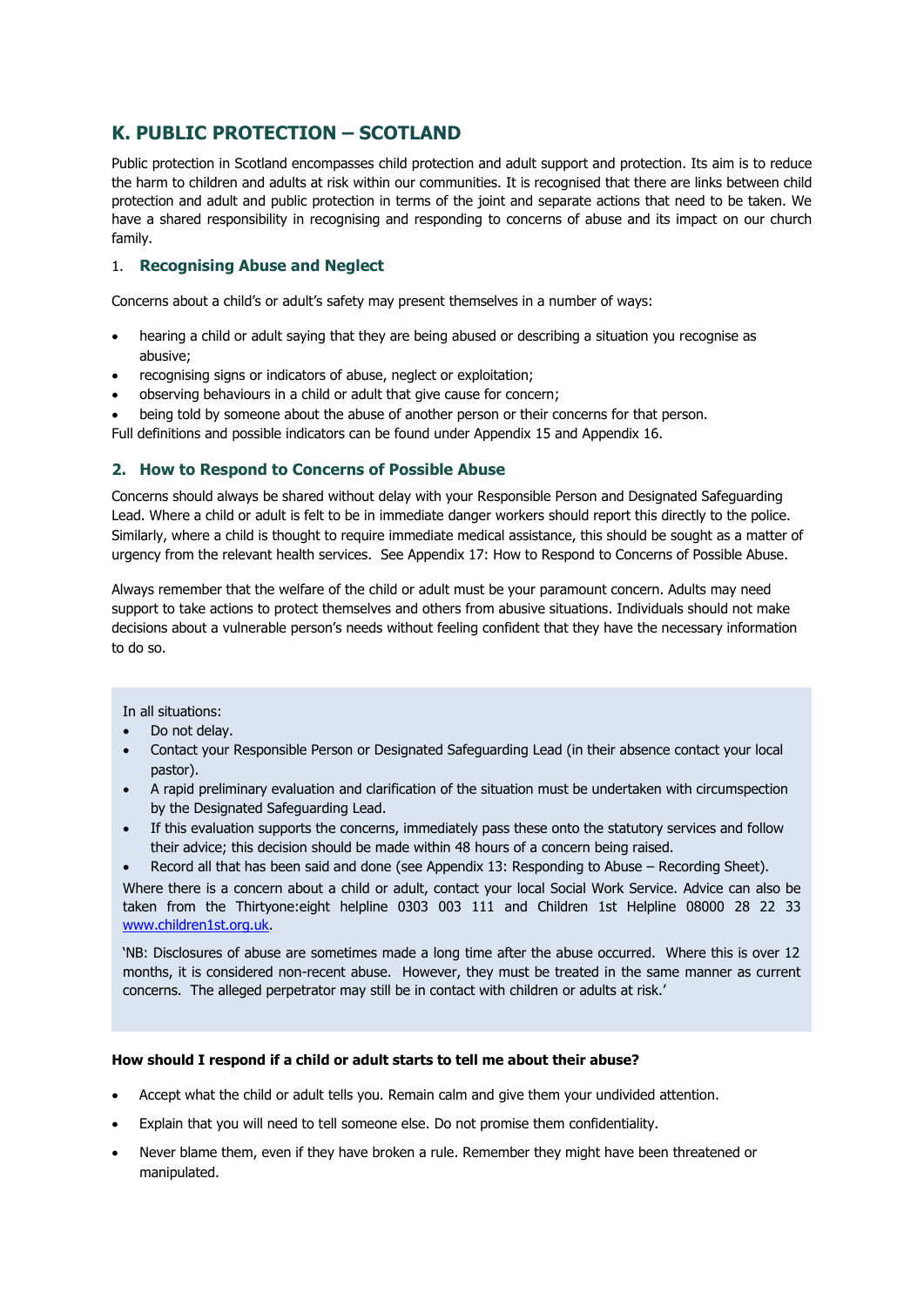- Remember you are not conducting an investigation. Never push for more information. Go at their speed.
- Reassure the child or adult that they were right to tell you and that you take what they have said seriously.
- Explain what you are going to do next and what is going to happen.
- Record all you have heard and done (i.e. time, date, people involved; see Appendix 13).

**NOTE**: is the child or adult safe? Take immediate action and contact the police if the child or adult would be at immediate risk.

#### **Are you worried about an adult who may be at risk of harm?**

Visit the [Act against harm](http://www.actagainstharm.org/) website which is a public site with details of who to contact when you think you know someone who is at risk of harm. The website has lots of information, including how to recognise when an adult may be at risk of harm and examples of the type of support that can be provided once a concern has been reported.

## **3. Confidentiality and Information Sharing**

Suspicions must not be discussed with anyone other than those nominated above. A written record of the concerns should be made in accordance with these procedures and kept in a secure place.

In the interim a plan of action must be put in place to protect children and adults at risk. This may involve removing the accused person from office, suspending them from duties, or placing employees on leave of absence pending the outcome of the investigation by the statutory agencies.

Even where criminal charges are not made, there remains an obligation on the church to review the pastoral consequences and action plan in such a situation. A person known to be a danger to children or young people should not continue to have access to them through holding a position in the church.

NOTE: When the church is made aware of rumours, gossip or allegations concerning any person related to the church the accused person should not be approached at this stage by anyone with a view to discussing the allegation. These should be forwarded immediately to the Safeguarding Person. This is to safeguard the interests of all involved and enable the unimpeded course of any official processes.

### **Recording and information sharing**

Recording and sharing relevant information are key tenets of protecting children and adults. Privacy and confidentiality is governed by legal provisions that aim to safeguard personal information, particularly the Data Protection Act 1998; and organisational codes of conduct. The same legal provisions also provide for sharing of information for purposes such as public protection, crime prevention and crime detection. Early sharing of information is the key to providing effective early help where there are emerging problems. Information should be held securely and only shared on a 'need to know' basis. A 'golden rule' to remember here is to share information that is necessary, relevant and proportionate.

All interactions should be recorded, succinctly and accurately. The distinction should always be made between facts, hearsay and opinions. Records should include note of:

- dates of contact and with whom;
- the views and emotional well-being of the child or adult;
- actions and decisions taken and the rationale behind them;
- outcomes of actions taken.

Appropriate sharing of relevant information is a vital part of the early intervention approach that is at the heart of Getting It Right For Every Child. Sharing appropriate information at the right time improves outcomes for children and their families and can help prevent situations escalating into tragedies $<sup>1</sup>$ .</sup>

<sup>1</sup><http://www.gov.scot/Topics/People/Young-People/gettingitright/information-sharing>